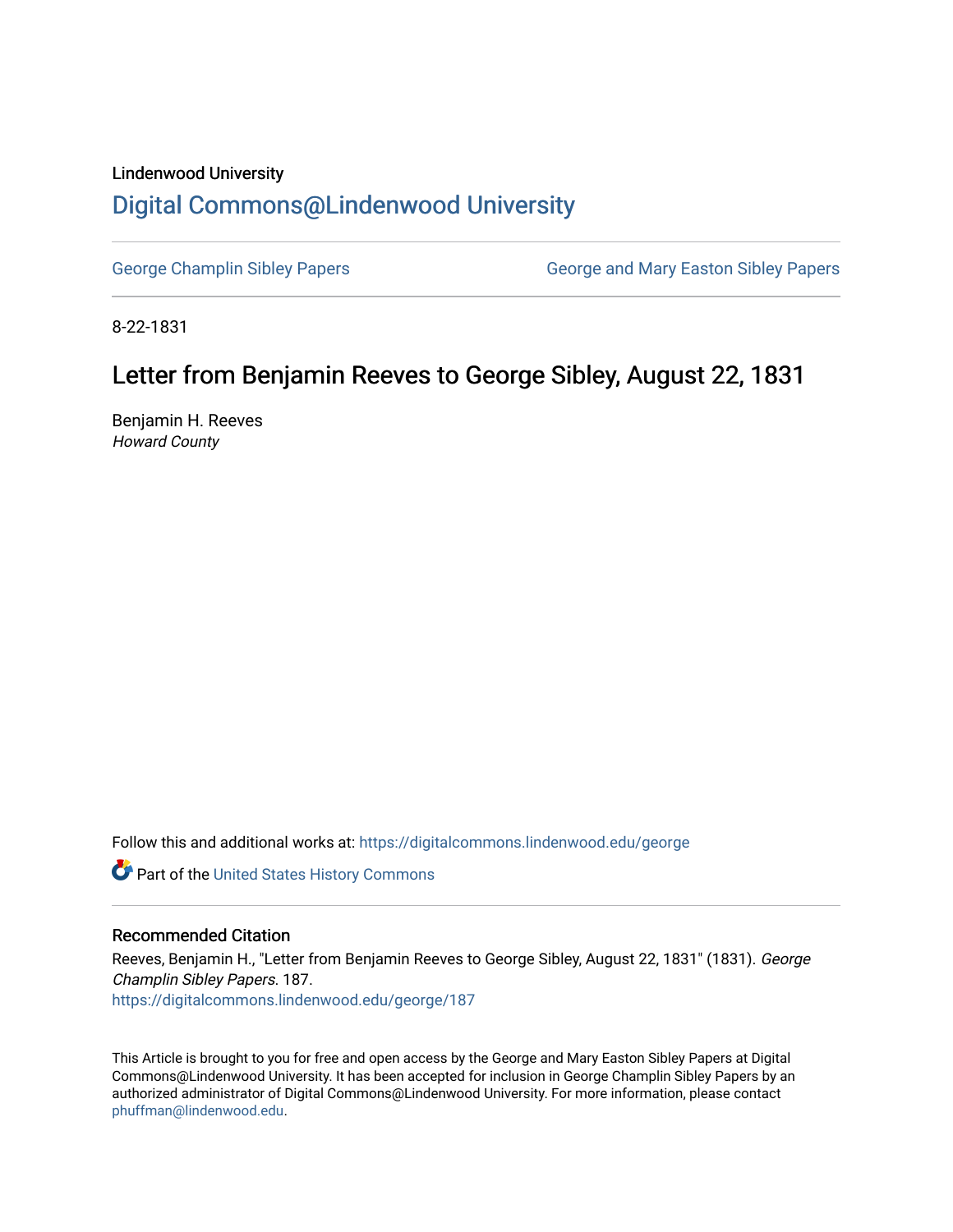#### Dr Sir,

I have experienced considerable difficulty in procuring the vouchers. Memorandum of which you forwarded e, went to Booneville to see Mr. Hood. He was too unwell to attend to business. Since which time I have procured his receits. I have also procured others which I now enclose to you. I accidentally meet with Mr. Galvin from whom we purchased mules at Walnut Creek, & at that moment not knowing whether the mules purchased from him was included in Mr. Hood's acct. and vouched by him I look[took] his duplicate recits for sixty dollars neither Mr. Galvin nor my self at the moment could recollect the price of the mules nor had I any memorandum by one to strengthen my recollection as to their price. I now believe the price given for them was sixty five dollars. Galvin lives in Murdoc county too far for one to go & see him & have his reciets corrected, & besides I am rather inclined to believe those mules is included in Mr. Hoods act. Which fact in the papers you will see not withstanding this belief I send this receipt for the 60\$ you can use them or not as the fact may exist. Stephen Cooper lives in Marion county & I have has no opportunity to obtain his receipt. In fact he has been absent in the Arkansas territory until lately as I have been informed. Andrew Carson is now at St. Fe. But is expected to return this fall and until his return his receit for \$68.86 cannot be obtained. The gentleman from whom I procured the compass etc. is not now in this part of the world. I however sent my own receipt as having furnished the instrument for the use of the commission which I presume will be sufficient. The fact exists that I sent you the compass etc. & that the Govt. has paid for it & I can see no impropriety in my recieting for that which the government needed & used & obtained thro me nor is it material as I suppose who I obtained it from, or from whom that \_ obtained it & thereby trace it to the person who manufactured it if however you should deem it improper in my recieting for it retain the reciet & I will as soon as I can obtain the voucher from the gentleman from whom I purchased it. I have not in all cases had witnesses to the vouchers, which I forward to you at the moment of \_\_ them no person was present & I was too much pressed for time to ride & hunt out a witness Mr. Samuel is not in the country & consequently I am unable to procure his certificate of the sale of that part of the public property left in his care & for his disposal his clerk can find no entry of it upon his books. In consequence of my frequent removals my scraps & memorandums if little disbursements made by myself for my traveling & other incidental expenses, I am unable to lay my hand upon. Consequently I am unable to state the aggregate amt. & swear to it. If my \_\_ of Honor and my oath wilnot be relied on, its ow beyond my power to have it otherwise. To specify the different little items contesting that at with precise accuracy I am unable to do. I aggregate amt. I can & have sworn to. For that I have a memorandum & in my own handwriting & know it to be correct.

For my own per diam \_\_ I send no statement other than the 450 \_\_ charged by me I have no form & wish mine to correspond with yours & Col. Mather with a hipe & request that you will fill up that apt. for me & sign my name. There is no officiant I suppose about that. Should you however think it necessary for us to vouch our compensation in that manner please write me on that subject & I will enclose mine to you to be forwarded with the other papers.

Mr. Leonard is going to St. Louis by whom I forward the papers all enclosed.

I expect to set out for Arkansas Territory now in a few days & expect to be absent about 4 weeks. As soon as I return I will write to you. I presume it will not be material for our report & accounts